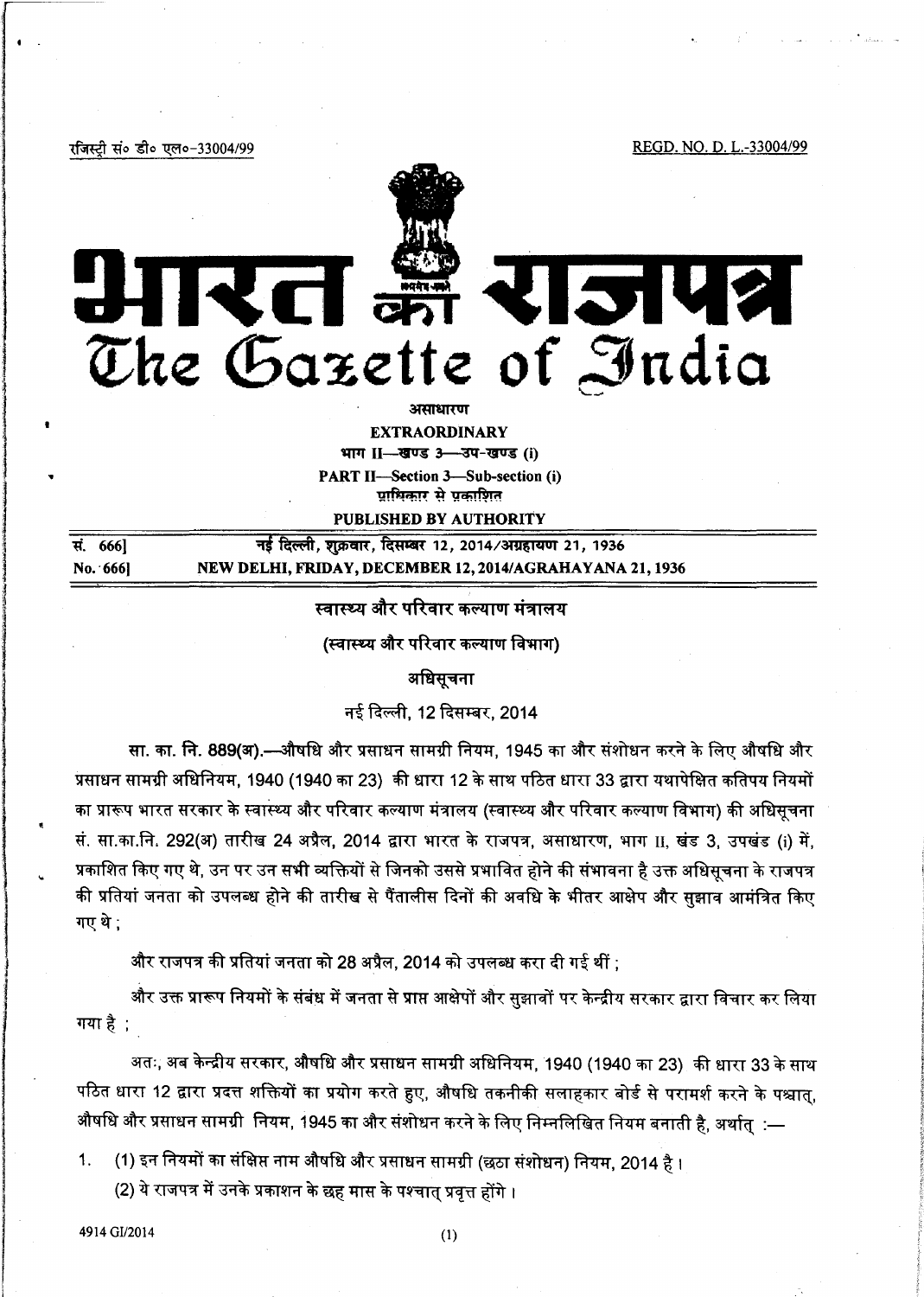'

i. I: 1' I i

2. औषधि और प्रसाधन सामग्री नियम, 1945 में,—

(क) नियम 122 घ क ख में,—

(i) उप-नियम (1) के स्थान पर निम्नलिखित उप-नियम रखा जाएगा, अर्थात् :—

"(1) किसी नैदानिक परीक्षण के दौरान किसी व्यक्ति को कारित होने वाली क्षति की दशा में प्रबंधन द्वारा <u>नि:शुल्क चिकित्सा तब तक दी जाएगी जब तक अपेक्षित हो या उस समय तक जब तक यह साबित न कर</u> दिया जाए कि क्षति नैदानिक परीक्षण से संबंधित नहीं है, इनमें से जो भी पूर्वतर हो ।";

(ii) उप-नियम (2) के पश्चात् निम्नलिखित उप-नियम अंत:स्थापित किया जाएगा, अर्थात् :—

"(2क) स्थायी क्षति न होने की दशा में, प्रतिकर की मात्रा अस्थायी क्षति की प्रकृति और व्यक्ति द्वारा मजदरी के नकसान के अनुरूप होगी ।";

(iii) उप-नियम (5) में.—

(अ) खंड (ग) में "चिकित्सा प्रभाव" शब्दों के पश्चात्, "जहां मानक देखभाल, तथापि उपलब्ध थी को व्यक्ति को नैदानिक परीक्षण प्रोटोकॉल के अनुसार उपलब्ध नहीं कराया गया" शब्द अंत:स्थापित किए जाएंगे;

(आ) खंड (घ) में "उपयोग करना" शब्दों के पश्चात्, "जहां मानक देखभाल, तथापि उपलब्ध थी को व्यक्ति को नैदानिक परीक्षण प्रोटोकॉल के अनुसार उपलब्ध नहीं कराया गया" शब्द अंत:स्थापित किए जाएंगे;

(ख) अनुसूची म में,—

 $(m)$  'नैदानिक परीक्षण' से संबंधित पैरा 2 में ,—

(i) 'प्रायोजक का दायित्व ' से संबंधित उप-पैरा (2), खंड (iv) के स्थान पर निम्नलिखित खंड रखा जाएगा. अर्थात:—

"(iv) गंभीर प्रतिकूल घटना की रिपोर्ट को, सम्यक् विश्लेषण के पश्चात् प्रायोजक द्वारा नियम 21 के खंड (ख) में यथानिर्दिष्ट अनुज्ञप्ति प्राधिकारी, आचार समिति के अध्यक्ष और उस संस्थान के अध्यक्ष को जहां परीक्षण संचालित किया गया था, गंभीर प्रतिकूल घटना होने के चौदह दिन के भीतर, अग्रेषित किया जाएगा ।";

"(ii) "जांचकर्ता(ओं) के दायित्व" से संबंधित उप-पैरा (3) के खंड (i) में, "मृत्यु की गंभीर प्रतिकूल घटना की रिपोर्ट", शब्दों से आरंभ होने वाले और "गंभीर प्रतिकूल घटना का होना", से समाप्त होने वाले शब्दों के स्थान पर निम्नलिखित रखा जाएगा, अर्थात् :—

"यदि जांचकर्ता अनुबद्ध समय के भीतर किसी गंभीर प्रतिकूल घटना की रिपोर्ट करने में असफल रहता है तो वह अनुज्ञप्ति प्राधिकारी के समाधानप्रद रूप से, विलंब के कारणों के साथ गंभीर प्रतिकूल घटना की रिपोर्ट प्रस्तुत करेगा । गंभीर प्रतिकूल घटना की रिपोर्ट को सम्यक् विश्लेषण के पश्चात् जांचकर्ता द्वारा नियम 21 के खंड (ख) में यथानिर्दिष्ट, आचार समिति के अध्यक्ष और उस संस्थान के अध्यक्ष को जहां परीक्षण संचालित किया गया था, गंभीर प्रतिकूल घटना होने के चौदह दिन के भीतर, अग्रेषित किया जाएगा ।";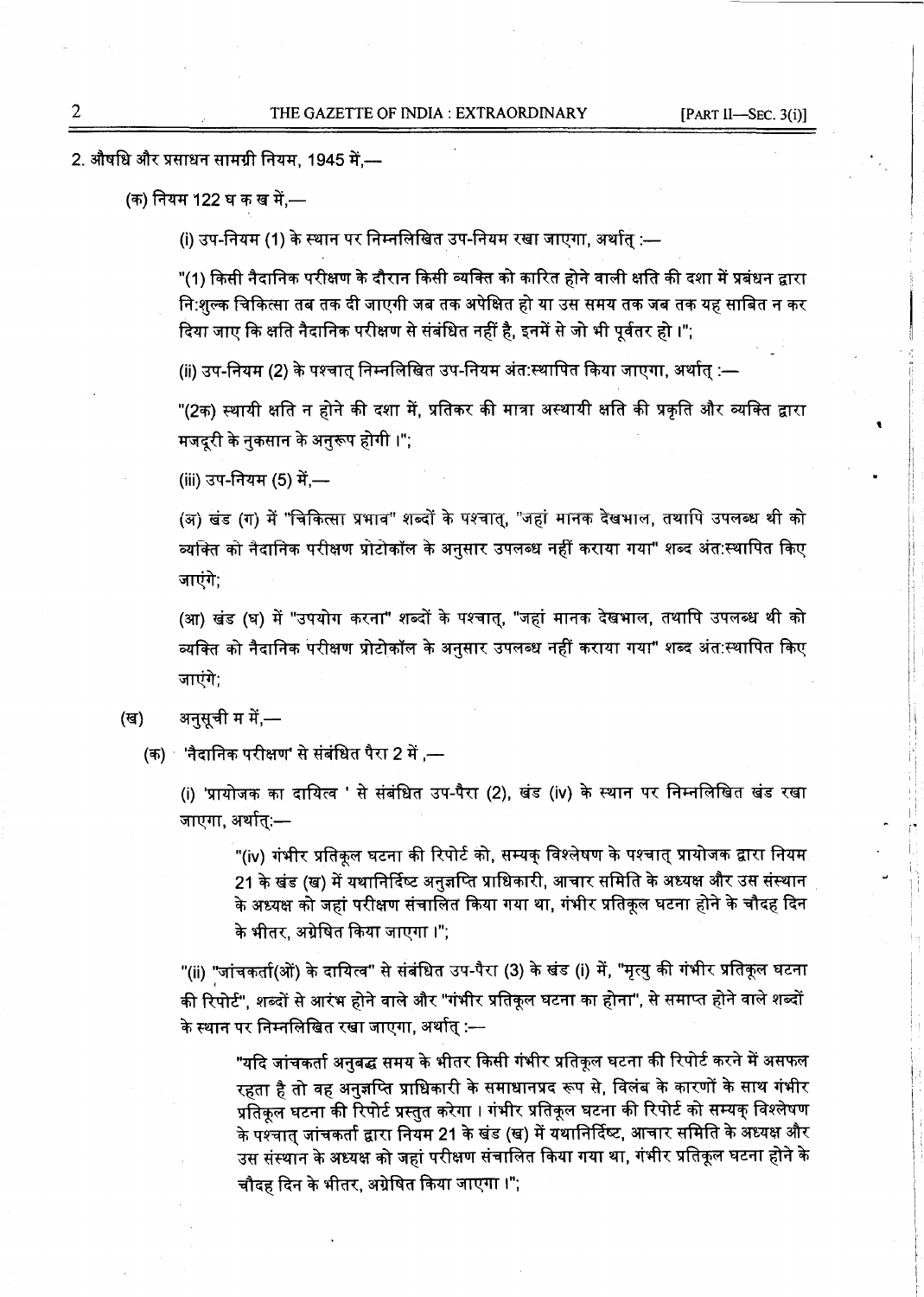(iii) 'आचार समिति के उत्तरदायित्व' से संबंधित उप-पैरा (5) में, खंड (iv) के स्थान पर निम्नलिखित खंड रखा जाएगा, अर्थात :—

"(iv) नैदानिक परीक्षण के दौरान किसी व्यक्ति को होने वाली गंभीर प्रतिकृल घटना की दशा में. आचार समिति सम्यक विश्लेषण के पश्चात गंभीर प्रतिकल घटना पर अपनी रिपोर्ट को वित्तीय प्रतिकर पर उसकी राय के साथ. यदि कोई हो. जिसका संदाय प्रायोजक या उसके प्रतिनिधि द्वारा संदाय किया जाना है, जिसने भी नियम 21 के खंड (ख) में निर्दिष्ट अनुज्ञप्ति प्राधिकारी से नैदानिक परीक्षण संचालित करने के लिए अनुज्ञा प्राप्त की है, गंभीर प्रतिकृल घटना होने के 30 दिन के भीतर अग्रेषित करेगी।":

(iv) 'गंभीर प्रतिकूल घटना' से संबंधित उप-पैरा 5(क) में खंड 2 में,---

(अ) "और अप्रत्याशित" शब्दों का लोप किया जाएगा :

(आ) "और जैसा आवश्यक समझे आदेश पारित करेगा" शब्दों के पश्चात निम्नलिखित अंत:स्थापित किया जाएगा, अर्थात् :---

"यदि जांचकर्ता अनुबद्ध समय के भीतर किसी गभीर प्रतिकृल घटना की रिपोर्ट करने में असफल रहता है तो वह अनुज्ञप्ति प्राधिकारी के समाधानप्रद रूप से, विलंब के कारणों के साथ गंभीर प्रतिकुल घटना की रिपोर्ट प्रस्तुत करेगा।":

(ख) परिशिष्ट 5 में, क्रम सं. 1 में, मद सं. 1.1 में उप मद 9 में खंड (क) के स्थान पर निम्नलिखित खंड रखा जाएगा, अर्थात् :-

"(क) नैदानिक परीक्षण के दौरान किसी व्यक्ति को क्षति होने की दशा में, नि:शुल्क चिकित्सा उस समय तक दी जाएगी जब तक अपेक्षित हो या यह साबित नहीं कर लिया जाता है कि क्षति नैदानिक परीक्षण से संबंधित नहीं है, इनमें से जो भी पूर्वत्तर हो ।";

(ग) परिशिष्ट 12 में.--

(i) क्रम सं. (1) के स्थान पर निम्नलिखित रखा जाएगा, अर्थात :—

"(1) नैदानिक परीक्षण के दौरान किसी व्यक्ति को क्षति होने की दशा में, नि:शुल्क चिकित्सा उस समय तक दी जाएगी जब तक अपेक्षित हो या यह साबित नहीं कर लिया जाता है कि क्षति नैदानिक परीक्षण से संबंधित नहीं है, इनमें से जो भी पूर्वत्तर हो ।";

(ii) क्रम सं. (2) में "का हकदार होगा" शब्दों के पश्चात्, "स्थायी क्षति न होने की दशा में, प्रतिकर की मात्रा अस्थायी क्षति की प्रकृति और व्यक्ति द्वारा मजदूरी के नुकसान के अनुरूप होगी" शब्द अंत:स्थापित किए जाएंगे :

(iii) क्रम सं. (5) में.-

(अ) खंड (घ) में "करने में विफलता" शब्दों के पश्चात्, "जहां मानक देखभाल, तथापि उपलब्ध थी को व्यक्ति को नैदानिक परीक्षण प्रोटोकॉल के अनुसार उपलब्ध नहीं कराया गया" शब्द अंत:स्थापित किए जाएंगे.

(आ) खंड (ड.) में "कूटभेषज का प्रयोग" शब्दों के पश्चात्, "जहां मानक देखभाल, तथापि उपलब्ध थी को व्यक्ति को नैदानिक परीक्षण प्रोटोकॉल के अनुसार उपलब्ध नहीं कराया गया" शब्द अंत:स्थापित किए जाएंगे;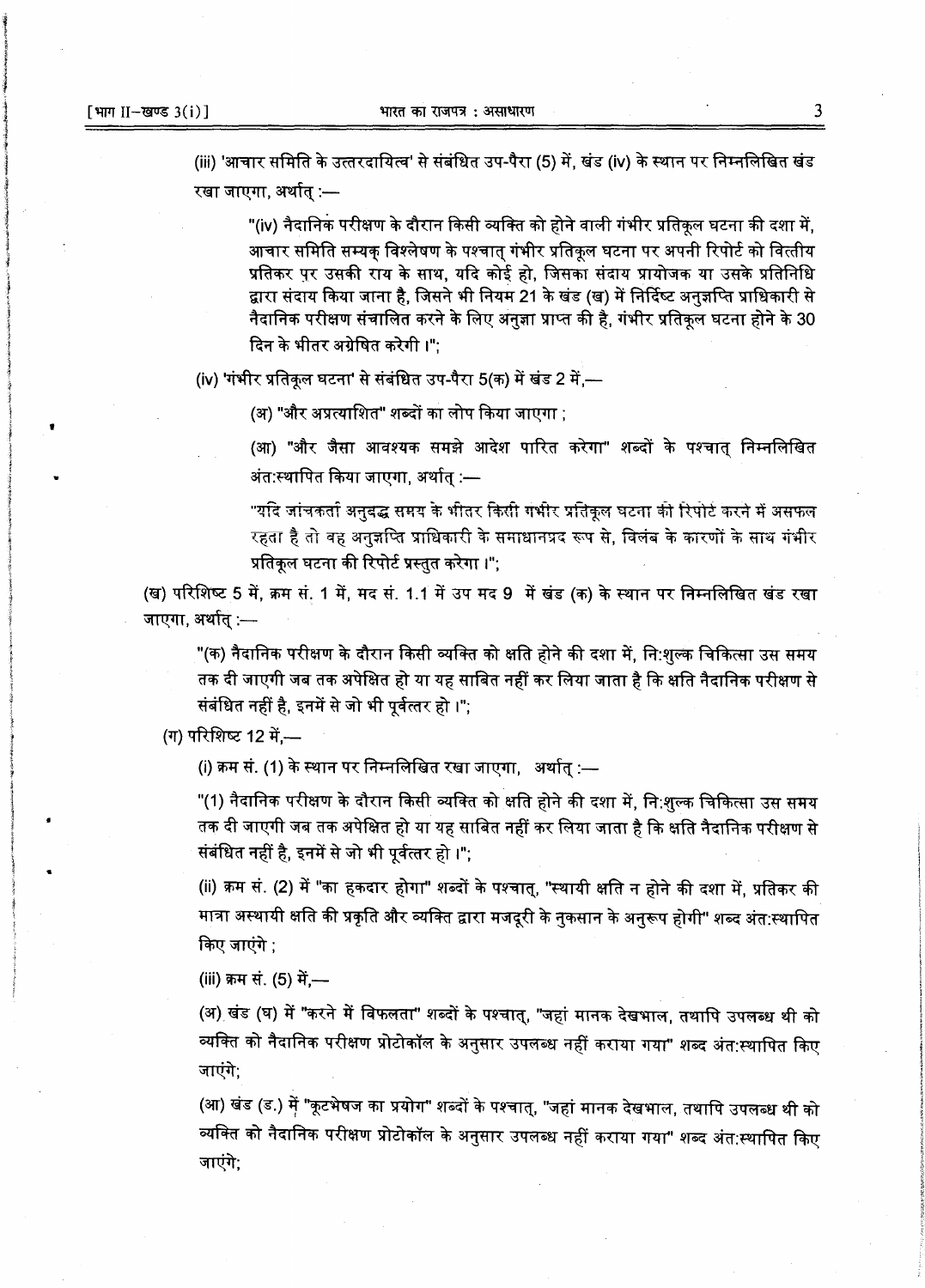(iv) क्रम सं. (6) में.--

(अ) खंड (क) में,—

(i) "और अप्रत्याशित " शब्दों का लोप किया जाएगा :

(ii) "24 घंटे के भीतर देगा" शब्दों के पश्चात निम्नलिखित अंत:स्थापित किया जाएगा. अर्थात् :—

"यदि जांचकर्ता अनुबद्ध समय के भीतर किसी गंभीर प्रतिकूल घटना की रिपोर्ट करने में असफल रहता है तो वह अनुज्ञप्ति प्राधिकारी के समाधानप्रद रूप से, विलंब के कारणों के साथ गंभीर प्रतिकृल घटना की रिपोर्ट प्रस्तुत करनी होगी ।";

(आ) खंड (ख) में, पैरा (i) में,-

(क) उप-पैरा (ख) में —

(i) "विशेषज्ञ समिति के" शब्दों का लोप किया जाएगा ;

(ii) "दस कैलेंडर दिनों" शब्दों के स्थान पर "चौदह दिन" शब्द रखे जाएंगे ;

<o ·'fctm ~ CfiT ar~<rn'· ~ CfiT <:1l11 ~ ~ ;

(ii) "बीस कैलेंडर दिनों" शब्दों के स्थान पर "तीस दिन" शब्द रखे जाएंगे ;

(ग) उप-पैरा (ग) के पश्चात् निम्नलिखित अंत:स्थापित किया जाएगा, अर्थात् :—

ौरा (ग) के पश्चात् निम्नलिखित अंत:स्थापित किया जाएगा, अर्थात् :—<br>"(गक) अनुज्ञप्ति प्राधिकारी जांचकर्ता, प्रायोजक या उसके प्रतिनिधि जिसने भी अनुज्ञप्ति "(गक) अनुज्ञप्ति प्राधिकारी जांचकर्ता, प्रायोजक या उसके प्रतिनिधि जिसने भी अनुज्ञप्ति<br>प्राधिकारी से नैदानिक जांच संचालित करने की अनुज्ञा अभिप्राप्त की है, को अग्रेषित करेगा और आचार समिति की रिपोर्ट, विशेषज्ञ समिति के अध्यक्ष को अग्रेषित करेगी ।";

(घ) उप-पैरा (घ) में. "आचार समिति से रिपेार्ट प्राप्त करने के तीस दिन" शब्दों के स्थान पर "प्रतिकृल घटना होने के एक सौ पांच दिन" शब्द रखे जाएंगे ;

(ड.) उप-पैरा (छ) में, "गंभीर प्रतिकूल घटना की रिपोर्ट प्राप्त करने के तीन मास" शब्दों के स्थान पर "गंभीर प्रतिकूल घटना होने के एक सौ पचास दिन" शब्द रखे जाएंगे ;

(इ) पैरा सं. (ii) में, —

(क) उप-पैरा (क) में, "दस कैलेंडर दिनों" शब्दों के स्थान पर "चौदह दिन" शब्द रखे जाएंगे ;

(ख) उप-पैरा (ख) में, "इक्कीस कैलेंडर दिनों" शब्दों के स्थान पर "तीस दिन" शब्द रखे जाएंगे ;

(ग) उप-पैरा (घ) में, "गंभीर प्रतिकूल घटना की रिपोर्ट प्राप्त करने के तीन मास" शब्दों के स्थान पर "गंभीर प्रतिकुल घटना होने के एक सौ पचास दिन" शब्द रखे जाएंगे ;

[फा. सं. 18-2/2013-डीसी/डीएफक्यूसी]

के. एल. शर्मा, संयुक्त सचिव

•

टिप्पण : मूल नियम भारत के राजपत्र में अधिसूचना संख्यांक एफ 28-10/45-एच(1), तारीख 21 दिसंबर, 1945 द्वारा प्रकाशित किए गए थे और सा.का.नि. 718 (अ) तारीख 13 अक्तूबर, 2014 द्वारा उनका अंतिम संशोधन किया गया।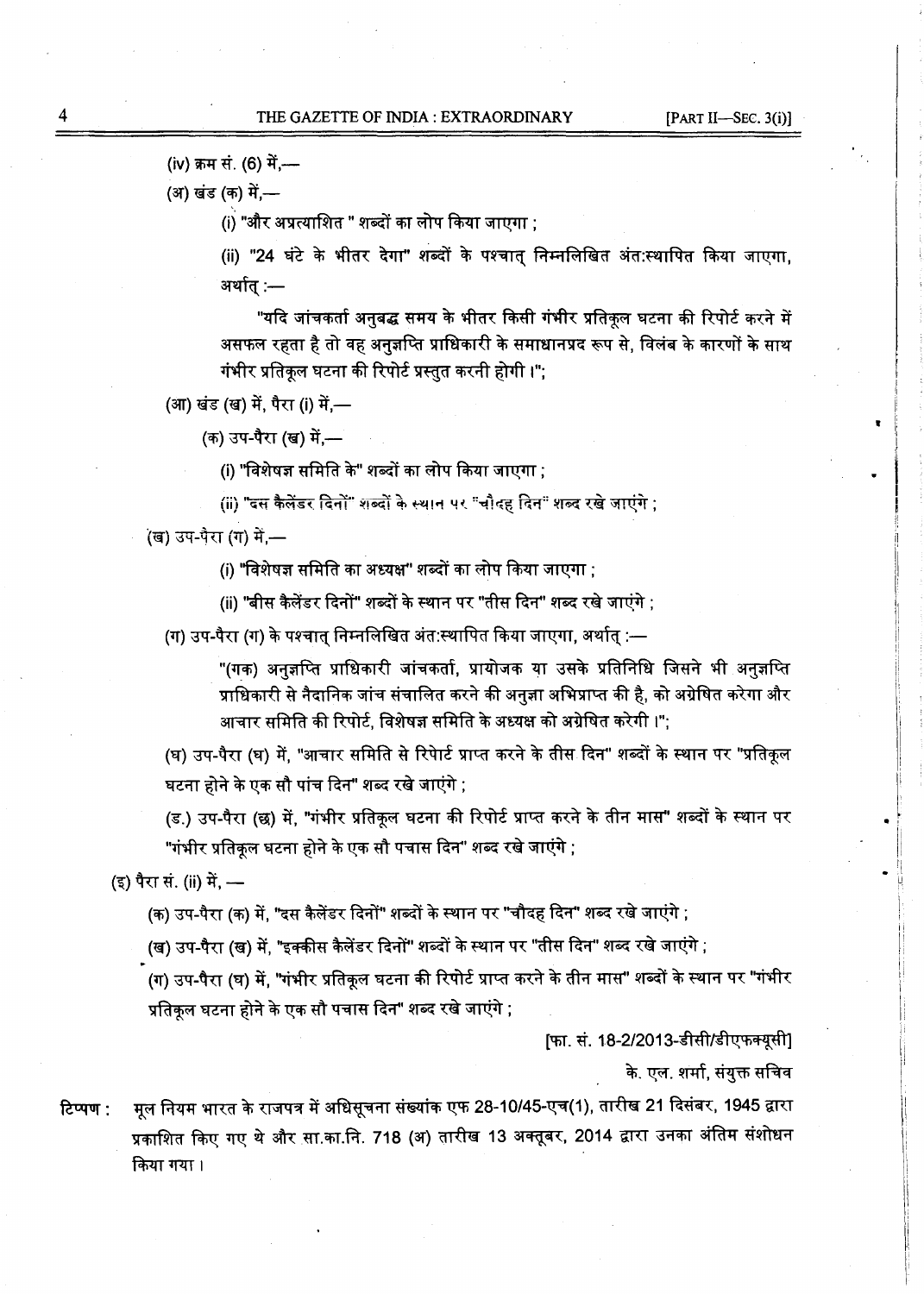l

I

l

i<br>Indonésia<br>Indonésia f i<br>International<br>International }<br>}<br>}

i<br>India at Anggota (India)<br>India at Anggota (India)

llandia<br>Lista del Carlo Carlo de Santo de Santo de Santo de Santo de Santo de Santo de Santo de Santo de Santo de San

ing and the construction of the construction of the construction of the construction of the construction of the<br>International construction of the construction of the construction of the construction of the construction of<br>

•

line alan sakanan<br>|<br>|-

film<br>film<br>film

## MINISTRY OF HEALTH AND FAMILY WELFARE

## (Department of Health and Family Welfare)

## **NOTIFICATION**

## New Delhi, the 12th December, 2014

G.S.R. 889(E).—Whereas a draft of certain rules further to amend the Drugs and Cosmetics Rules, 1945, was published, as required by Section 12 read with Section 33 of the Drugs and Cosmetics Act, 1940 (23 of 1940), *vide*  notification of the Government of India, in the Ministry of Health and Family Welfare (Department of Health and Family Welfare), number G.S.R. 292(E), dated the 24th April, 2014, in the Gazette of India, Extraordinary, Part II, section 3, sub-section (i), dated the 24th April 2014, inviting objections and suggestions from all persons likely to be affected thereby before the expiry of a period of forty-five days from the date on which the copies of the Official Gazette of the said notification were made available to the public;

And, whereas copies of the Gazette were made available to the public on the 28th April, 2014;

And, whereas, objections and suggestions received from the public on the said rules have been considered by the Central Government:

Now, therefore, in exercise of the powers conferred by Section 12 read with Section 33 of the Drugs and , Cosmetics Act, 1940 (23 of 1940), the Central Government, after consultation with the Drugs Technical Advisory Roard, hereby makes the following rules further to amend the Drugs and Cosmetics Rules, 1945, namely: -

1. (1) These rules may be called the Drugs and Cosmetics (Sixth Amendment) Rules, 2014.

(2) They shall come into force after six months of their publication in the Official Gazette.

2. In the Drugs and Cosmetics Rules, 1945,-

- (a) in rule  $122DAB$ ,-
	- (i) for sub-rule (1), the following sub-rule shall be substituted, namely:

"(1) In case of an injury occurring to the subject during the clinical trial, free medical management shall be given as long as required or till such time it is established that the injury is not related to the clinical trial, whichever is earlier.";

(ii) after sub-rule (2), the following sub-rule shall be inserted, namely:-

"(2A) In case, there is no permanent injury, the quantum of compensation shall be commensurate with the nature of the non-permanent injury and loss of wages of the subject.";

(iii) in sub-rule  $(5)$ , —

(A) in clause (c), after the words "therapeutic effect", the words, "where, the standard care, though available, was not provided to the subject as per the clinical trial protocol" shall be inserted;

(B) in clause (d), after the words, "placebo controlled trial", the words, "where, the standard care, though available, was not provided to the subject as per the clinical trial protocol" shall be inserted;

(b) in Schedule  $Y, -$ 

(a) in paragraph 2 relating to 'CLINICAL TRIAL',  $-$ 

(i) in sub-paragraph (2), relating to 'Responsibilities of Sponsor', for clause (iv), the following clause shall be substituted, namely:-

> "(iv) Any report of the serious adverse event, after due analysis shall be forwarded by the sponsor to the Licensing Authority as referred to in clause (b) of rule 21, the Chairman of the Ethics Committee and the head of the institution where the trial has been conducted, within fourteen days of the occurrence of the serious adverse event.";

(ii) in sub-paragraph (3), relating to 'Responsibilities of the Investigator(s)', in clause (1), for the portion beginning with the words "The report of the serious adverse event of death" and ending with the words "occurrence of the serious adverse event.", the following shall be substituted, namely:---

 $491491714-2$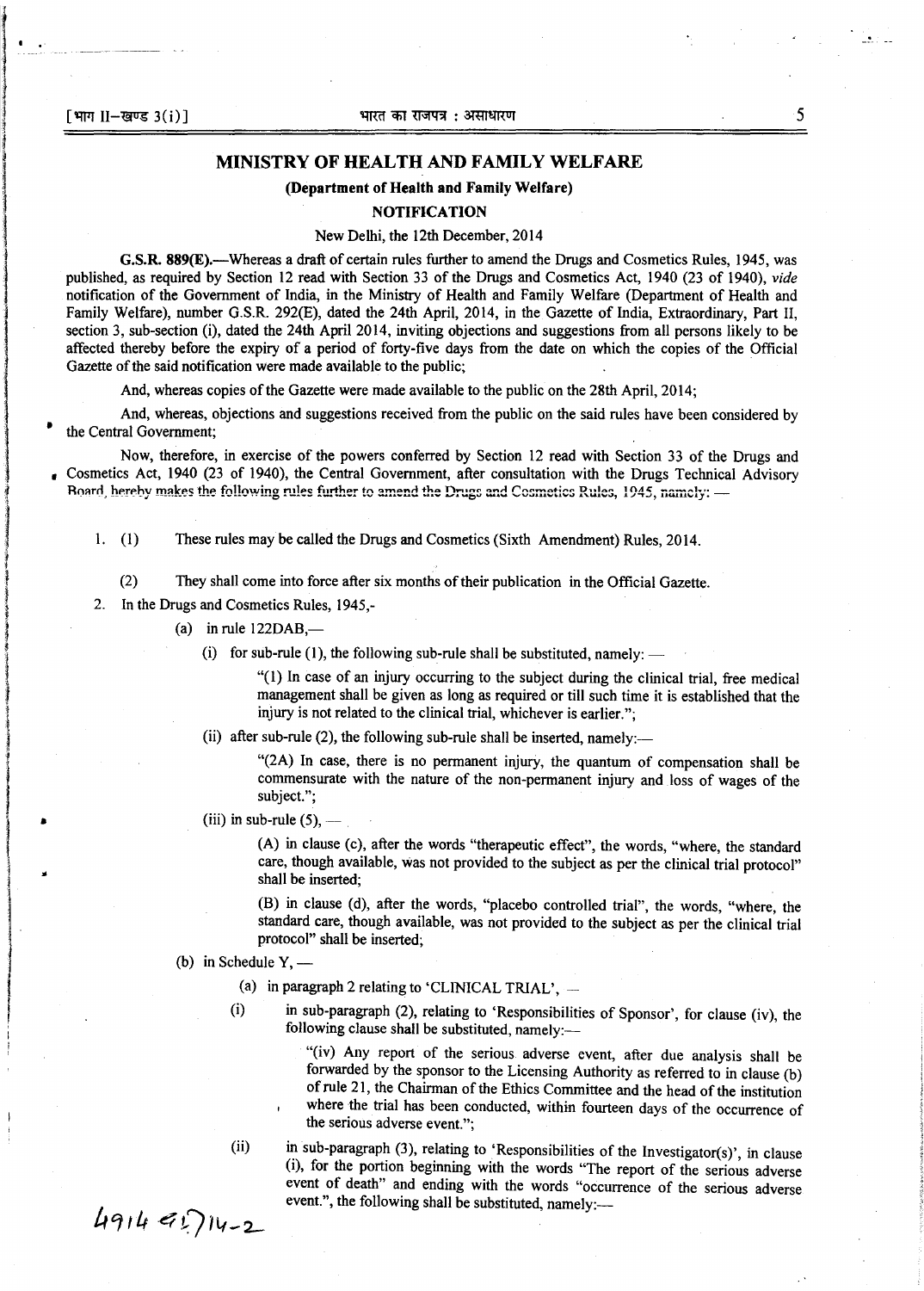"In case, the Investigator fails to report any serious adverse event within the stipulated period, he shall have to furnish the reason for the delay to the satisfaction of the Licensing Authority along with the report of the serious adverse event. The report of the serious adverse event, after due analysis, shall be forwarded by the Investigator to the Licensing Authority as referred to in clause (b) of rule 21, the Chairman of the Ethics Committee and the Head of the institution where the trial has been conducted within fourteen days of the occurrence of the serious adverse event.":

in sub-paragraph (5), relating to 'Responsibilities of the Ethics Committee', for  $(iii)$ clause (iv), the following clause shall be substituted, namely:  $-$ 

> "(iv) In case of serious adverse event occurring to the clinical trial subject, the Ethics Committee shall forward its report on the serious adverse event, after due analysis, along with its opinion on the financial compensation, if any, to be paid by the Sponsor or his representative, whosoever had obtained permission from the Licensing Authority as referred to in clause (b) of rule 21 for conducting the clinical trial, to the Licensing Authority within thirty days of the occurrence of the serious adverse event.";

(iv) in sub-paragraph  $5(\Lambda)$ , relating to 'Serious Adverse Events', in clause (2), —

- the words "and unexpected" shall be omitted;  $(A)$
- after the words "and pass orders as deemed necessary", the following shall  $(B)$ be inserted, namely: -

"In case, the Investigator fails to report any serious adverse event within the stipulated period, he shall have to furnish the reason for the delay to the satisfaction of the Licensing Authority along with the report of the serious adverse event.":

(b) in APPENDIX V, in serial number 1, in item number 1.1, in sub-item number 9, for clause (a), the following clause shall be substituted, namely:-

"(a) In case of an injury occurring to the subject during the clinical trial, free medical management shall be given as long as required or till such time it is established that the injury is not related to the clinical trial, whichever is earlier.";

 $(c)$  in APPENDIX XII,—

for serial number (1), the following shall be substituted, namely:  $-$ 

"(1) In case of an injury occurring to the subject during the clinical trial, free medical management shall be given as long as required or till such time it is established that the injury is not related to the clinical trial, whichever is earlier.";

- in serial number (2), after the words, "medical management of the subject", the words, "In  $(ii)$ case, there is no permanent injury, the quantum of compensation shall be commensurate with the nature of the non-permanent injury and loss of wages" shall be inserted;
- in serial number  $(5)$ ,—  $(iii)$

 $(i)$ 

- (A) in clause (d), after the words, "therapeutic effect", the words, "where, the standard care, though available, was not provided to the subject as per the clinical trial protocol" shall be inserted;
- (B) in clause (e), after the words 'placebo-controlled trial', the words, "where, the standard care, though available, was not provided to the subject as per the clinical trial protocol" shall be inserted;